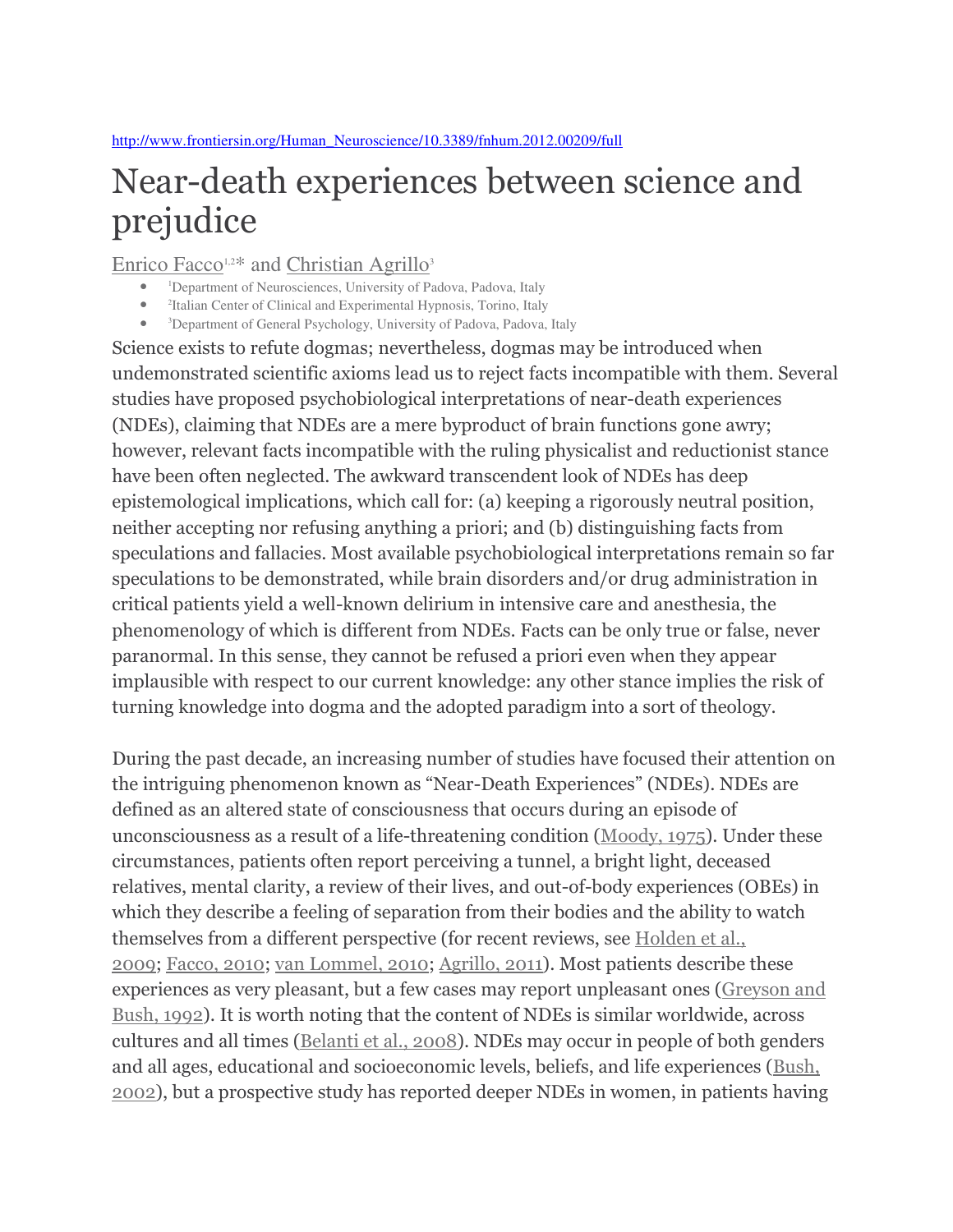had their first myocardial infarction, those requiring more resuscitation in hospital, and those who have had previous NDEs; the same study reported a lower incidence in the elderly (van Lommel et al., 2001). The exact incidence is not known: taking into account the data from both scientific publications and polls of the general population, the incidence of NDEs can be roughly estimated as between 15% and 20% of critical patients, and some 5% of the general population (Greyson, 1993, 2003; van Lommel et al., 2001). As suggested by some authors (Schroeter-Kunhardt, 1993; Facco, 2010; van Lommel, 2011), the incidence of NDEs has probably increased in the past decades, paralleling the development of techniques of resuscitation and intensive care, which have allowed for a progressive improvement of survival and outcome.

The relatively high incidence and clear phenomenology of NDEs call for scientific explanations of such a complex phenomenon, which appears awkward for its transcendent and sometimes even parapsychological tone. Several neuropsychological and neurobiological hypotheses have been advanced in the past two decades within the ruling context of physicalism and scientific reductionism. Here, we shall shortly outline three items essential for a proper assessment of NDEs: (a) available scientific interpretations; (b) telling facts from hypotheses; (c) epistemological aspects and related scientific prejudices.

### Scientific Interpretations

The main hypotheses for NDE interpretations on a scientific basis are: (a) periphery-tofovea retinal ischemia as a cause of tunnel vision; (b) systemic acidosis and ion shift; (c) temporal lobe dysfunction and epileptic discharges; (d) glutamate-dependent excitotoxic damage and its endogenous modulators (such as agmatine); (e) other neurotransmitter imbalances (including noradrenaline, dopamine, endogenous opioids, serotonin); (f) analogies between NDEs and effects of hallucinogens; (g) REM-sleep intrusions and/or multisensory breakdown involving the right angular gyrus for (OBEs); (h) psychological hypothesis of afterlife expectation.

Centripetal ischemia of the retina has been advocated as the organic cause of tunnel vision, including the observation of syncopal symptoms of pilots flying at G-force acceleration (Whinnery and Whinnery, 1990). A visual cortex dysinhibition associated with anoxia has also been postulated as an explanation for tunnel-like perception (Blackmore and Troscianko, 1988;Blackmore, 1996). High concentrations of carbon  $divide (CO<sub>2</sub>)$  and/or hyperkalemia also have been advanced as an explanation for some of the recurring features of NDEs (Meduna, 1950; Klemenc-Ketis et al., 2010). Since endogenous opioids are released under stress, as during hemorrhagic shock (Molina,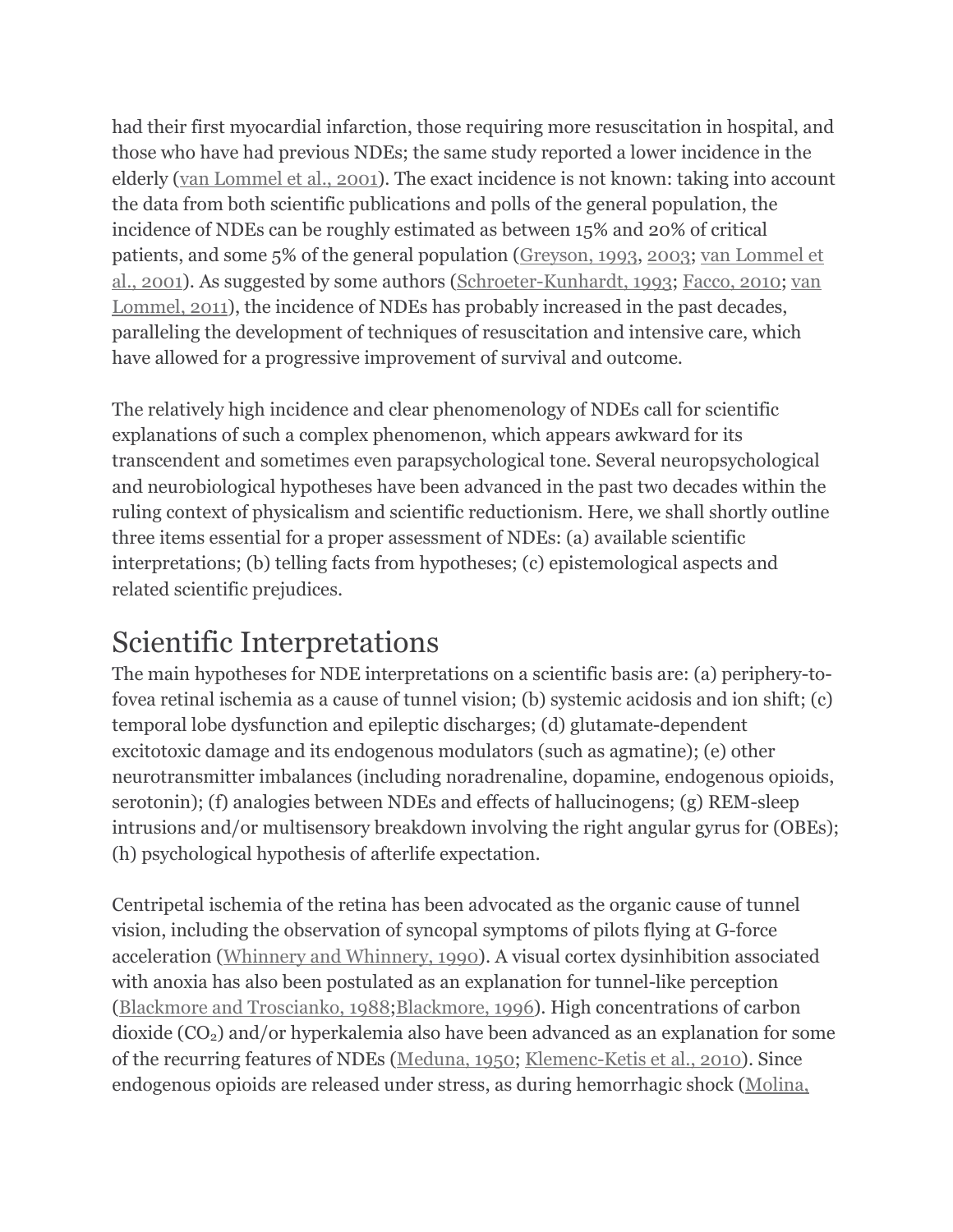2003), they have been postulated as a possible mechanism for the positive emotional tone of NDEs. Likewise, the excitotoxic brain damage yielded by uncontrolled glutamate release in acute brain lesions led Jansen to speculate its role in NDE origin and consider ketamine administration as a model for NDEs and OBEs (Jansen, 1989, 1990, 2000).

Britton and Bootzin (2004) investigated temporal lobe function in patients reporting NDEs and reported a higher rate of temporal lobe epileptiform discharges in the NDE group in comparison to controls, suggesting that a temporal lobe dysfunction may underlie NDEs; likewise, in a review of autoscopic hallucinations due to focal brain damage, a tendency of OBEs toward a higher rate of right temporal lobe lesions was found (Blanke and Mohr, 2005). REM-sleep intrusions and sleep paralysis associated with hypnagogic and hypnopompic experiences have also been advocated as causes of NDEs and OBEs (Cheyne et al., 1999; Nelson et al., 2006); in a retrospective study, a higher rate of these experiences was reported in subjects with NDE than in controls (Nelson et al., 2006).

The neurophysiological mechanisms of OBEs have been more widely investigated and also partially reproduced in the laboratory. Their first interpretation was in terms of autoscopy, a well-known psychiatric symptom, but the features of OBEs are entirely different from classical, psychiatric descriptions of autoscopy (Brugger et al., 1997; Brugger and Mohr, 2009), as well as from depersonalization disorders. Interestingly,Ehrsson (2007) induced an illusion of being outside the physical body in healthy participants by manipulating both visual and tactile perceptions, suggesting that this kind of experience may result from the combination of visual perspective and other related multisensory information. Even though extensive debate surrounds the nature of these induced experiences—sometimes considered only "illusionary experiences" along the lines of bodily illusions, rather than real "out of body" experiences (Greyson et al., 2009; van Lommel, 2011)—it seems plausible that such experiences may be mediated by specific brain regions, where the right angular gyrus might probably play a primary role (Blanke et al., 2004;Blanke and Arzy, 2005; De Ridder et al., 2007; Lopez et al., 2008).

Psychological interpretations of NDEs mainly regard the "expectation hypothesis": according to it, NDEs would be the product of altered mental states yielded by lifethreatening conditions (Blackmore and Troscianko, 1988; Appleby, 1989; French, 2001; Britton and Bootzin, 2004), which would trigger NDE phenomenology as a projection of beliefs and expectancy of the afterlife. In this sense, Christians would be likely to see Jesus in the light, while Muslims might see Allah. Also, atheists are supposed to be tangled in the same cognitive mechanism, with people projecting their wishes to be rejoined with their own deceased relatives. Other psychological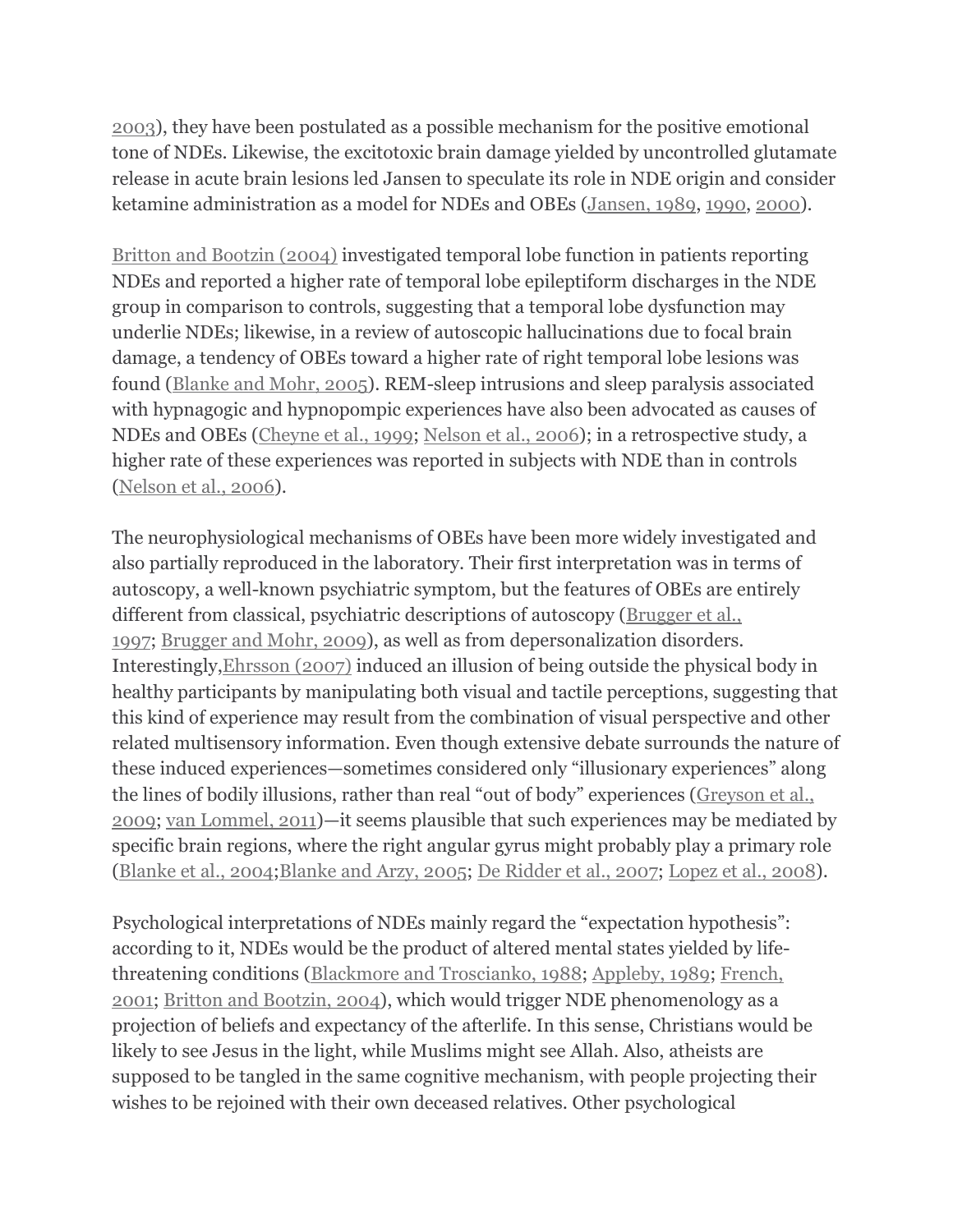interpretations encompass the memory of being born, depersonalization, dissociation, personality factors, fantasies, and imagination (French, 2005; Greyson et al., 2009; van Lommel, 2010). Very little evidence, however, supports these latter interpretations.

## Telling Facts from Fallacies

The above-mentioned studies received a lot of media coverage because they have undoubtedly provided useful information in the process of understanding at least some of the recurring features of NDEs, but it should be recognized that most if not all interpretations remain only speculation or, at best, clues of the possible brain mechanisms triggering them; some of the results seem questionable or even odd, taking into account other well-known clinical facts:

- In a sudden severe acute brain damage event such as cardiac arrest, there is no time for an experience of tunnel vision from retinal dysfunction, given that the brain is notably much more sensitive to anoxia and ischemia than peripheral organs; its role in coma from acute brain lesions (such as trauma or hemorrhage) is also questionable, as the pathophysiology of brain damage does not imply retinal ischemia. Fainting due to arterial hypotension—a common event—does not seem to be associated with the tunnel visions described in NDEs. In a comprehensive review of symptoms and signs of syncope (Wieling et al., 2009), the prodromal visual changes were described as blurred and fading vision, scotomas, color changes, dimming or graying of the peripheral field of vision ("graying out"), followed by peripheral light loss and complete blindness ("blacking out"). Graying out has been clearly described in experimental conditions only, such as during exposure to centrifugal force. There may be a link between graying out and the experience of seeing a tunnel, but the latter is qualitatively different and seems to depend on cultural factors as well (Belanti et al., 2008): in fact, it is usually described as passing through a tunnel and reaching a new landscape (van Lommel et al., 2001; Facco, 2010), while graying out is a much simpler transient sensation usually followed by blackout. These data as a whole make the retinal hypothesis as the main mechanism of tunnel vision plausible at best only for pilots and falls from a high altitude in the mountains.
- Endogenous opioids, which are likely released in critical conditions, are only weak hallucinogens, though they might help to evoke vivid experiences, particularly when in combination with cognitive confusion. Nevertheless, NDEs are not reported by patients using opioids for severe pain, while their cerebral adverse effects display an entirely different phenomenology in comparison to NDEs (Mercadante et al., 2004; Vella-Brincat and Macleod, 2007). Morse also found that NDE occurrence in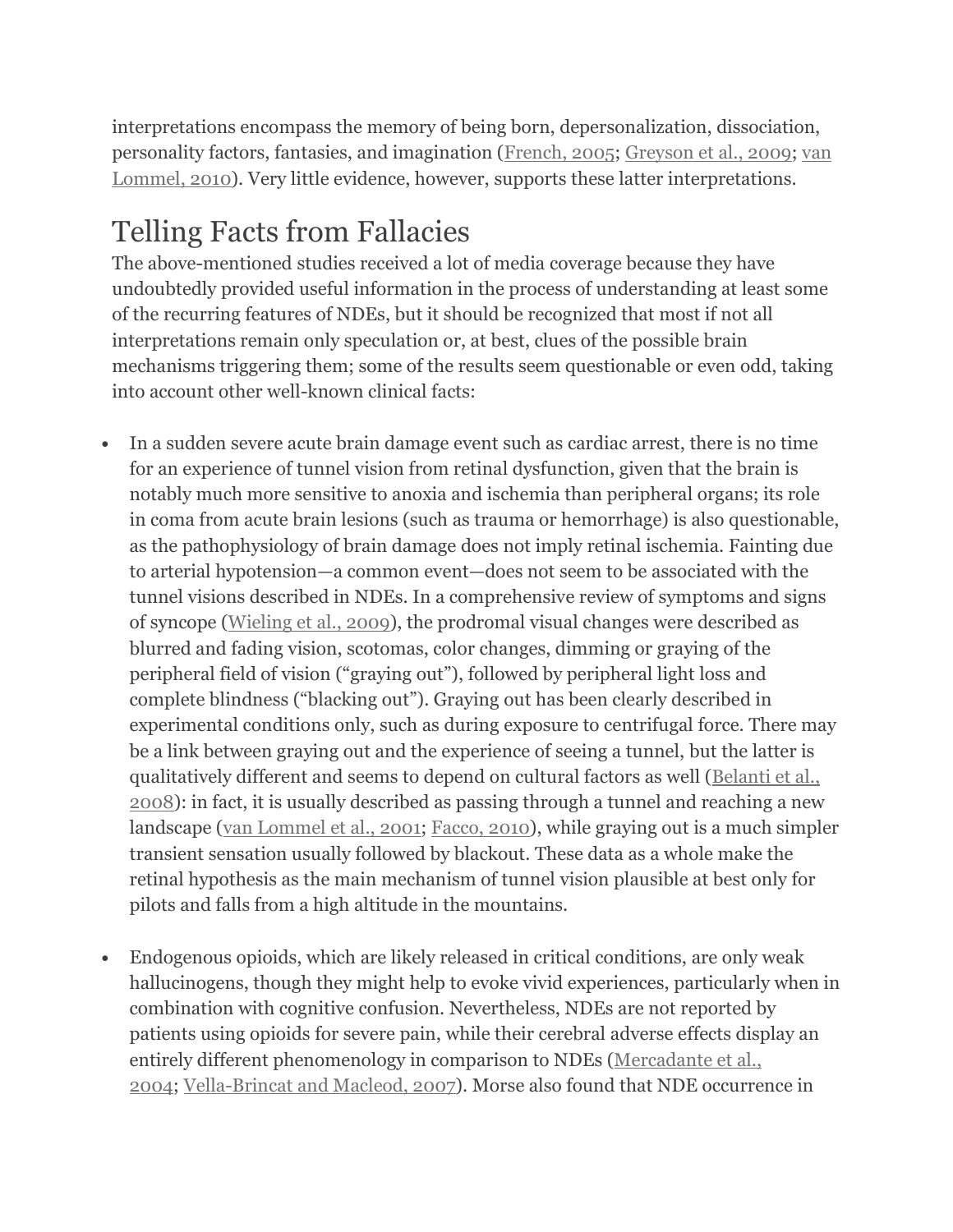children is independent from drug administration, including opioids (Morse et al., 1986). Therefore, opioids are far from successful at entirely explaining the positive mood and vivid "hallucinations" of NDEs.

- The topic of neurotransmitter imbalance and hallucinogens is very complex and far beyond the limits of this analysis; however, even though some psychedelic drugs such as DMT and ayahuasca can give rise to quite similar experiences (Strassman, 2001), aside from providing usable analogies for NDEs, there are marked differences between the hallucinations that accompany use of psychedelic drugs and NDEs, preventing the latter's interpretation as a simple byproduct of the release of specific neurotransmitters (see Facco, 2010, as a review of the topic). The closest similarity is seen in shamanic or religious rituals using specific agents, such as the use of iboga in the Bwiti religion in Gabon (Strubelt and Maas, 2008); anyway, it must be taken into account that cultural factors such as ritual, personality, environment, and aims for hallucinogen consumption are no less relevant than the agent itself with regard to the content and meaning of the experience, which is largely variable for any drug.
- Brain lesions, the excitotoxic damage, and the whole of pharmacologic side effects of therapy (including opioids, steroids, and anticholinergic agents) may yield a picture of delirium: this condition is well known in anesthesiology and intensive care, but both its clinical picture and content of experience differentiate it entirely from NDEs (Facco and Rupolo, 2001; Xie and Fang, 2009; Frontera, 2011).
- Of the two mentioned studies on the temporal lobe (Britton and Bootzin, 2004; Blanke and Mohr, 2005), one was retrospective and included cases with focal brain damage only, while in the other, the control group was made up of participants without any history of life-threatening illness or injury. According to the scientific principle of isolating the independent variable, the two compared groups should have been exactly the same except for the investigated variable (i.e., presence/absence of NDEs)—that is, patients with life-threatening events should be comparable to patients reporting NDEs. Therefore, inBritton and Bootzin's study (2004), the tendency toward a temporal lobe dysfunction in patients reporting NDEs, though of interest, might simply be the result of the injury, without any cause-effect relationship with NDEs.
- The hypothesis of REM intrusions (Nelson et al., 2006) is not compatible with cardiac arrest, a condition in which brain electrical activity is silent, though it may remain an interesting neurophysiological aspect of experiences occurring in non-critical conditions. Also in the study by Nelson et al. (2006) the control group was made up of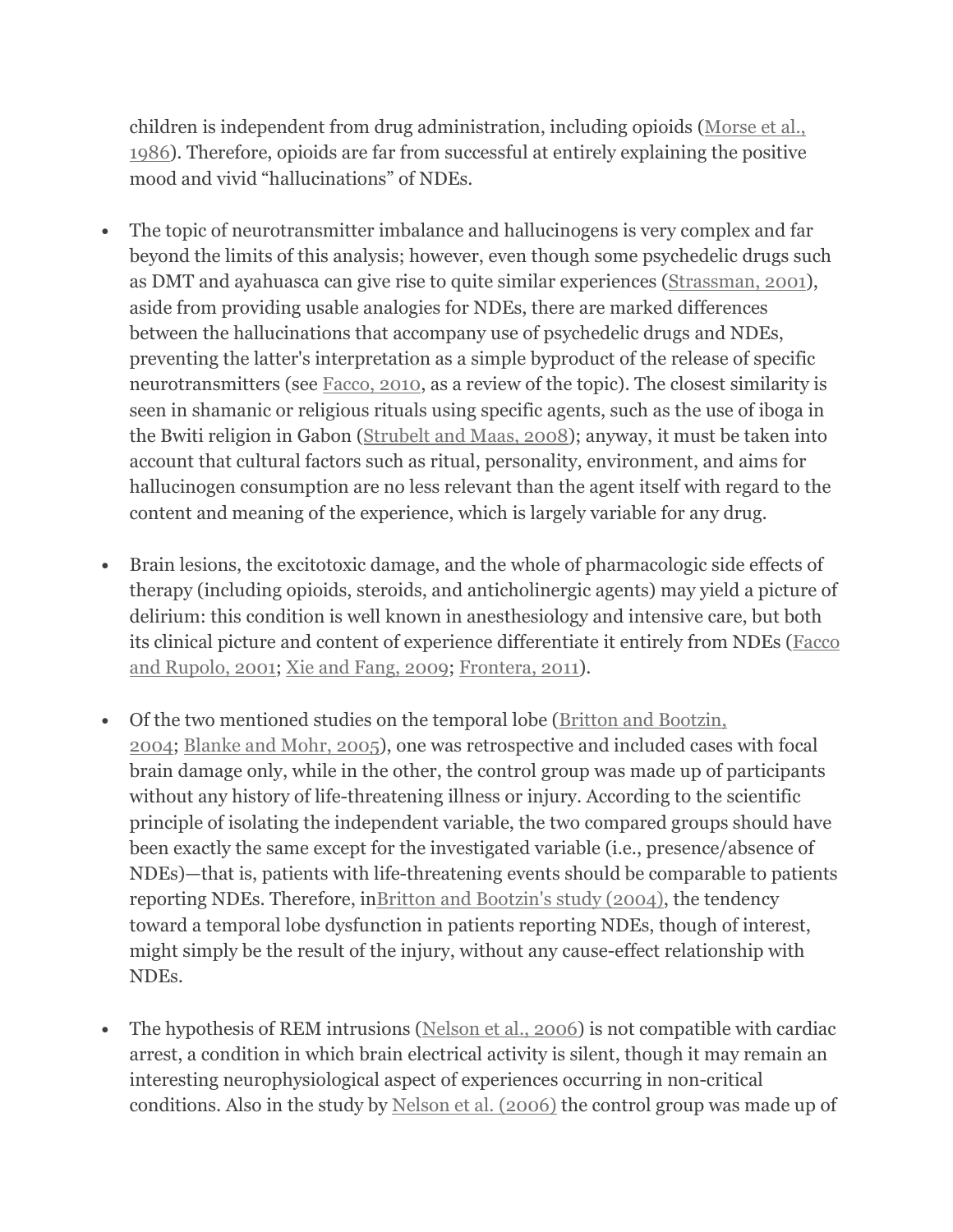participants without life-threatening events, thus making any rigorous comparison with the experimental group impossible. Above all, Greyson et al. (2009) noted that researchers did not ask whether the REM intrusion symptoms occurred before or after NDEs. In this sense, it might be equally possible that NDEs determine subsequent REM intrusions (instead of the latter being the cause of NDEs).

- The changes in  $CO<sub>2</sub>$  and kalemia have not been confirmed in other studies (Parnia et al., 2001), but these two parameters might be related to NDEs as possible triggers for the events or for the capability to recall them (Greyson, 2010a). Anyway, it should be taken into account (as with any other factors) that even if these two parameters may have a role in triggering NDEs, the content and meaning of NDEs do not specifically depend on any substance.
- Neurobiological interpretations of NDEs imply that brain disorders are a sine qua non condition for these experiences, thus excluding their occurrence in physiological conditions. On the contrary, near-death-like experiences have been reported in the absence of cerebral dysfunctions (Owens et al., 1990; Gabbard and Twemlow, 1991; Facco and Agrillo, under revision). To that effect, van Lommel (2010) summarized some of the most frequently recurring circumstances that might prompt NDEs in the absence of brain function disorders. These include serious (but not immediately life threatening) conditions, isolation, depression, existential crisis, meditation, and similar experiences (the so-called "fear-death experiences"). Another potential circumstance was described by Moody and Perry (2010), who reported shared death experiences in healthy people attending the moment of death of a close relative. These kinds of experiences represent a further challenge to the above-mentioned reductionistic and mechanistic interpretations, given that they are unrelated to brain disorders.
- Evidence against simple mechanistic interpretations comes also from a well-known prospective study by van Lommel et al. (2001), which showed no influence of given medication even in patients who were in coma for weeks. Factors such as duration of cardiac arrest (the degree of anoxia), duration of unconsciousness, intubation, induced cardiac arrest, and the administered medication were found to be irrelevant in the occurrence of NDEs. Also, psychological factors did not affect the occurrence of the phenomenon: for instance, fear of death, prior knowledge of NDE, and religion were all found to be irrelevant. Above all, only 12% of patients had a core experience: if physiological and psychological factors were the cause of NDE, most of the patients would be expected to report it.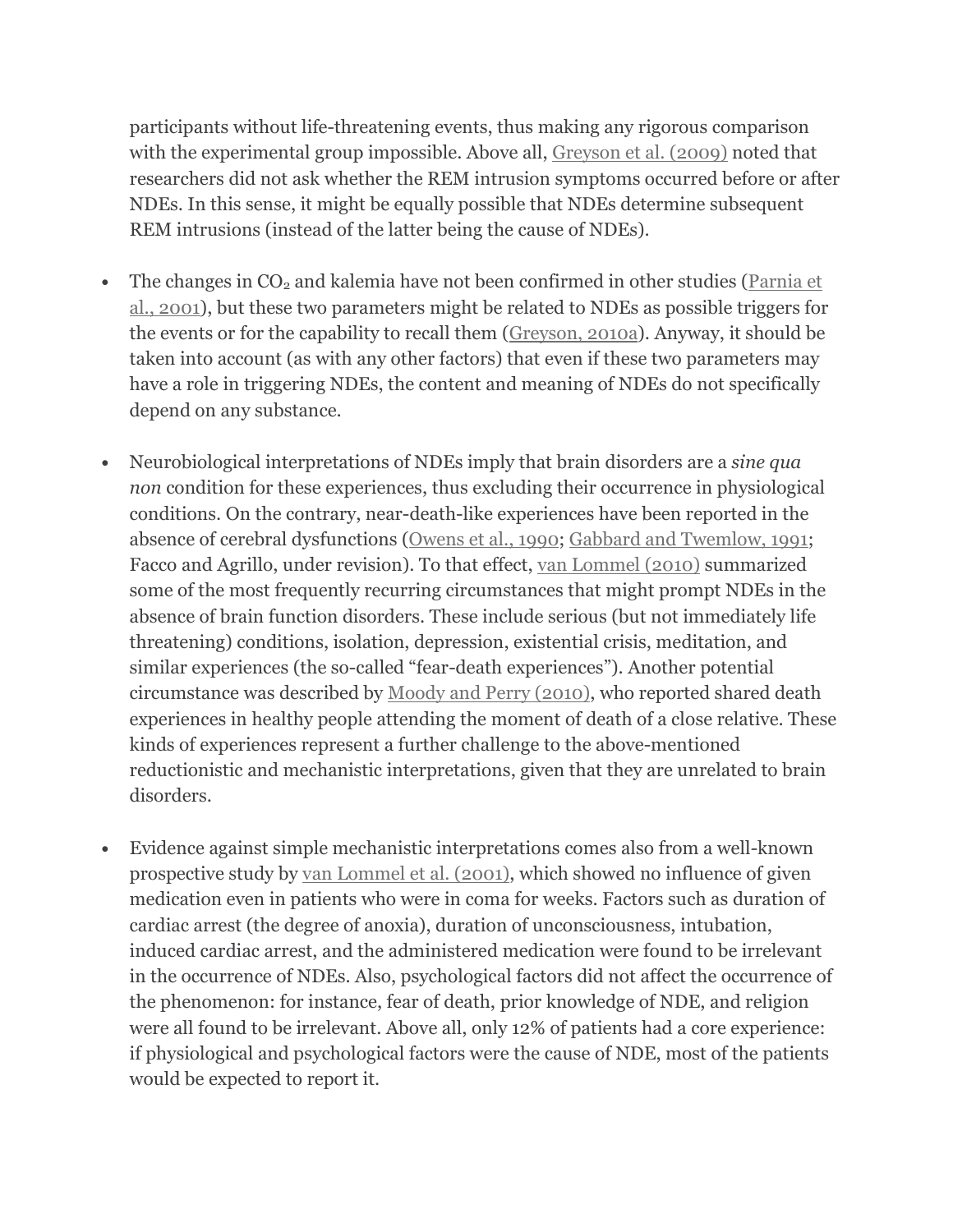### Epistemological Implications, Related Scientific Prejudices and Neglected Facts

NDEs are an intriguing and relevant phenomenon, the nature of which is still under debate. Their apparent trascendent tone may wrongly lead one to take them as clues of an afterlife, glossing over the neurobiological mechanisms involved in producing them; on the other hand, a prejudicial refusal of facts that appear trascendent or paranormal might wrongly lead to neglecting them due to their apparent incompatibility with the widely accepted materialistic view of the world and known scientific laws. Both these stances may be harmful sources of opposite errors, the former leading to belief in nonexisting "facts," the latter to denial of existing ones. To illustrate this principle, consider that ancient Chinese astronomers, whose cosmological beliefs did not preclude celestial change, recorded the appearance of new stars much earlier than Western astronomers who believed in an immutable heaven (Kuhn, 1970).

The available scientific explanations are very relevant in the process of understanding NDEs, but they still remain hypotheses, given the persistent lack of proofs. There is a need for further efforts undertaken with an open mind and a truly skeptical stance (that is, neither accepting nor refusing any possibility a priori) to avoid the risk of putting belief and faith (not just scientific ones) before facts, with the implicit risk of giving rise to new wrong beliefs and dogmatic drifts. According to (van Lommel 2010), "true science does not restrict itself to narrow materialistic assumptions but is open to new and initially inexplicable findings and welcome the challenge of finding explanatory theories" (p. 331).

In a recent prejudicially skeptical review, Mobbs and Watt (2011)provided a synthetic outline of possible neurobiological mechanisms of NDEs, concluding that there is nothing paranormal about them. This statement implies a clear-cut incompatibility between science and parapsychology, which is at least partly questionable. In fact, parapsychology may be defined as the study of physical phenomena beyond those presently understandable (Morris, 2001)—a matter that in itself does not imply any incompatibility with science and its methodologies. Instead, it only tracks the border between what is actually known/understandable and what is still to be understood/redefined, while facts by themselves can only be true or false, not paranormal. The same goes for religious visions, mentioned in the Mobbs and Watt (2011)paper in terms of delusions or hallucinations only, in order to justify a dysfunctional origin of NDEs' transcendent components. Brain disorders may yield religious delusions, but taking into account only delusions without considering the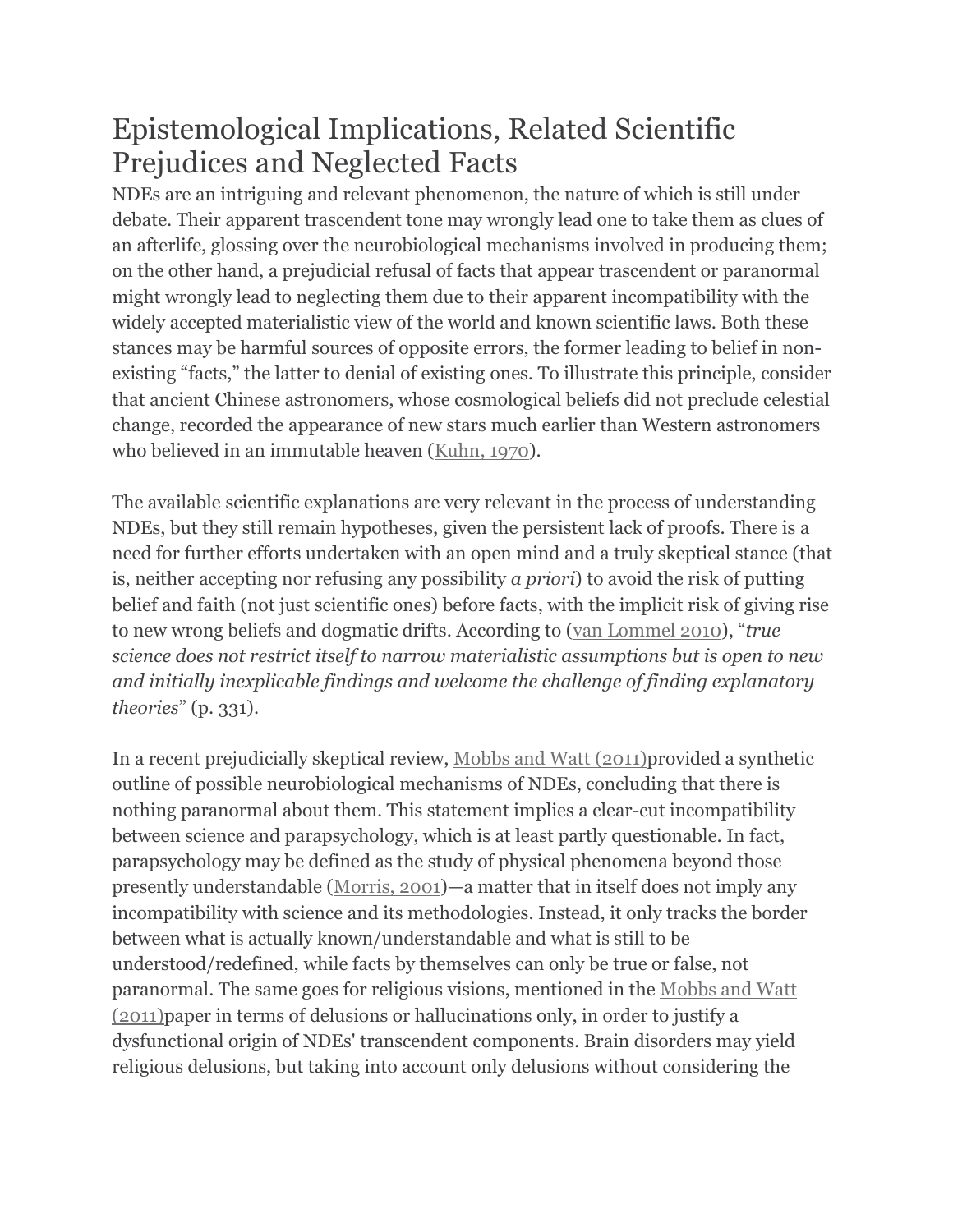possibility of true and meaningful religious experiences (with their deep psychological, philosophical, and cultural implications) may be misleading, like a false syllogism.

In the tricky inductive process that aims at understanding new phenomena, two main steps can be recognized: (a) explaining them on the basis of what is known; (b) discovering new laws that allow for explanations. The former is the simpler approach, and the first recourse; the second is much more difficult and is entered when available explanations are not able to fit facts. During this tricky phase, unavoidably spurious arguments are often introduced in attempts to explain new facts with old theories; instead, one should welcome evidence that is able to falsify given theories, in order to test the viability of such evidence (Popper, 1963). Such a problem occurred in the process of arriving at a definition of brain death over a period of some 20 years, from the 1960s to 1980s (see Facco, 2001, for further details). This might also be the case for NDEs, the available scientific interpretations of which are far from fitting NDE phenomenology.

As already discussed, the idea that NDEs are the mere results of a brain function gone awry looks to rely more on speculation than facts (Mobbs and Watt, 2011) and suffers from bias in skipping both the facts and hypotheses that challenge the reductionist approach (e.g., see van Lommel, 2004, 2011; Facco, 2010; Greyson, 2010b; Agrillo, 2011). Simple advocated physical causes, such as anoxia/ischemia, explain very well the common experience of fainting, but are far from explaining the nature of NDEs or why NDEs occur in only a minority of cases, as already emphasized by van Lommel et al. (2001). Furthermore, complete brain anoxia with absent electrical activity in cardiac arrest is incompatible with any form of consciousness, according to present scientific knowledge, making the finding of an explanation for NDEs a challenging task for the ruling physicalist and reductionist view of biomedicine (Kelly et al., 2007;Greyson, 2010b; van Lommel, 2010). In order to safeguard the accepted axioms, odd comments have sometimes also been reported. For instance, in order to justify the occurrence of NDEs, Bardy (2002) questioned whether in cardiac arrest with flat EEG brain electrical activity is really silent; however, it is well known that this is not the case (Parnia and Fenwick, 2002).

There is increasing evidence that consciousness is mediated by a large-scale coherence in the gamma band, binding different cortical areas, and recurrent activity between the cortex and thalamocortical loops, with perceptual periods in the order of 80–100 msec (Singer, 1998, 2001;Zeman, 2001; John, 2002; Melloni et al., 2007). Anesthesia can suppress consciousness by simply interrupting binding and integration between local brain areas without the need for suppressing EEG activity (Alkire and Miller,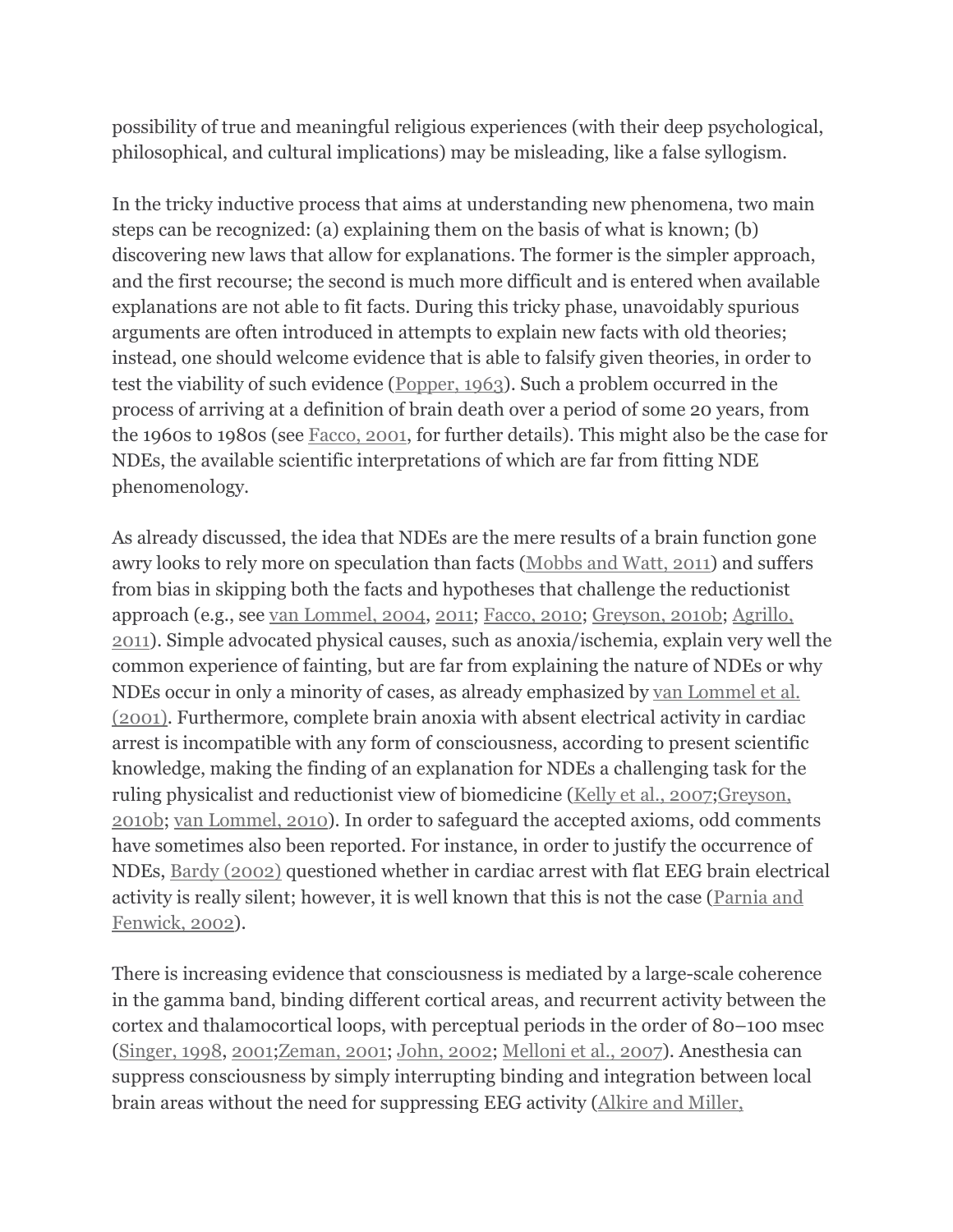2005; Alkire et al., 2008). This is the reason why, in clinical practice, general anesthesia can be associated with almost normal EEG with peak activity in the alpha band (Facco et al., 1992), while in deep, irreversible coma, consciousness can be lost even with a preserved alpha pattern activity (Facco, 1999; Kaplan et al., 1999). In short, loss of consciousness can occur with preserved EEG activity, while, in the case of a flat EEG, neither cortical activity nor binding can occur; furthermore, short latency somatosensory-evoked potentials, which explore the conduction through brain stem up to the sensory cortex and are more resistant to ischemia than EEG, have been reported to disappear during cardiac arrest (Yang et al., 1997). The whole of these data clearly disproves any speculation about residual undetected brain activity as a cause for some conscious experience during cardiac arrest.

A few well-witnessed cases of NDEs suggest the possibility of a partial dissociation between body and mind (Sabom, 1998; van Lommel et al., 2001; van Lommel, 2011): they sound odd and hardly compatible with our present knowledge, but might be a clue of possible, still unknown properties of consciousness. Even the oddest facts, if true, should not be neglected but rather received with an open mind and investigated for the sake of coherence with the essence of scientific knowledge.

Finally, the data available in the literature are not easily compatible with the interpretation of "meeting deceased people" as a mere consequence of the psychological hypothesis of expectation, considering that in most cases the perception of undefined entities (not belonging to the iconography of the patients' religion) and figures other than known deceased persons has been reported (see, for instance, Holden et al., 2009; van Lommel, 2010). Moreover, it is unclear how people in sudden critical conditions (such as cardiac arrest) might be aware of being near-death and have time enough to develop complex scenarios according to their wishes. Also the occurrence of NDEs in children, even as young as three year old (Morse et al., 1985, 1986), does not support an expectation hypothesis, given their lack of a clear vision of death and of elaborate philosophical-religious views of life.

The neurobiological correlations between NDEs, the parieto-temporo-occipital junction (see Lopez et al., 2008, as a review of the topic), the limbic system (Blackmore, 1996), and the temporal lobe (Britton and Bootzin, 2004) are relevant; however, it is widely known that statistical correlations of mental and biological processes do not imply that the former totally derive from the latter and do not prove any cause-effect relationship between the two. Exactly as our legs are the substrate or correlate of walking, neural networks are necessary for mental phenomena, but this does not imply we decide to run because of legs (Bunge, 2010). Even assuming a casual relation, which is not the case,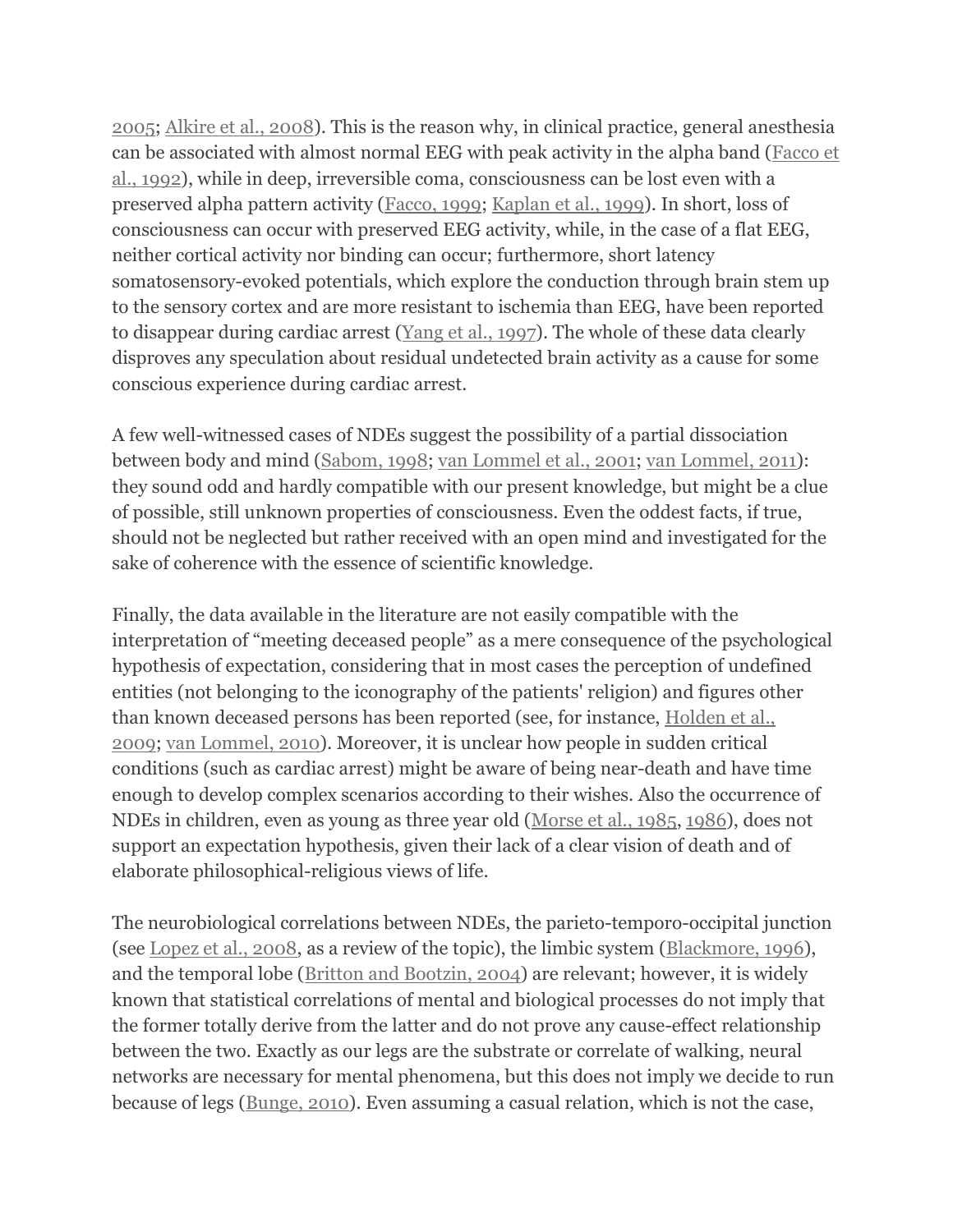abnormal activity in the temporal lobe or other locations might be sufficient for the occurrence of some features of NDEs, but concluding that such pattern activities are necessary for NDEs is another thing, not yet demonstrated. In this regard, Britton and Bootzin (2004) in the above-mentioned study on NDEs and the temporal lobe correctly admitted that the differences observed between NDEs and the control group were probably the generalized result of trauma rather than specific to NDEs. Last but not least, Mobbs and Watt (2011) provided an appealing analogy between NDEs and some mental disorders, such as the Cotard syndrome. Nevertheless, from a phenomenological point of view, the Cotard syndrome looks to be just the opposite of NDEs: the former is a delusion of being dead when alive, while the latter is the awareness of being conscious and alive when clinically dead (i.e., in cardiac arrest with flat EEG). Such an analogy is not acceptable and, anyway, analogy does not imply identity; even assuming an identity of the kind of experience, both its meaning and pathophysiology might be totally different.

In conclusion, NDEs are an intriguing and still misunderstood phenomenon, challenging the heart of neurobiological axioms (i.e., the idea of consciousness as an epiphenomenon of brain circuitry). In this regard we should keep in mind that the study of consciousness has been a priori rejected by Galilean sciences and relegated to philosophy and religion for centuries: this was not the result of a free and well-founded epistemological reflection but a byproduct of the conflict with the Inquisition, being that the soul (that is, psyche and mind) was an exclusive matter of theology. As a result, the study of consciousness has become one of the main topics of neuroscience only in recent years and is still in its very beginning stages; we probably know much less about the mind than we are inclined to believe, despite the wealth of valuable data on neuroimaging of brain functions. Even worse is our knowledge of spirituality and other still misunderstood mind activities (the so-called altered states of consciousness), including NDEs, hypnosis, meditation, and mystic experiences (Vaitl et al., 2005). As far as spirituality is concerned, its very name is a source of mistrust in the world of materialistic science (due to the above-mentioned historical reasons): here, it is only worth emphasizing that spirituality is a faculty of the mind, and, as such, it is independent from any theological or doctrinal view and can be scientifically studied [see the outstanding recent books by Kelly et al. (2007) and Walach et al. (2011)]. It is now time to remove the ongoing cultural filters and include consciousness, spirituality, and the highest mind expressions in neuroscience in a free, secular, and scientific perspective to overcome old prejudices.

The value of neurobiological and reductionist approaches is not discussed here, but only their possible wrong use (i.e., when their assumptions are taken for absolute,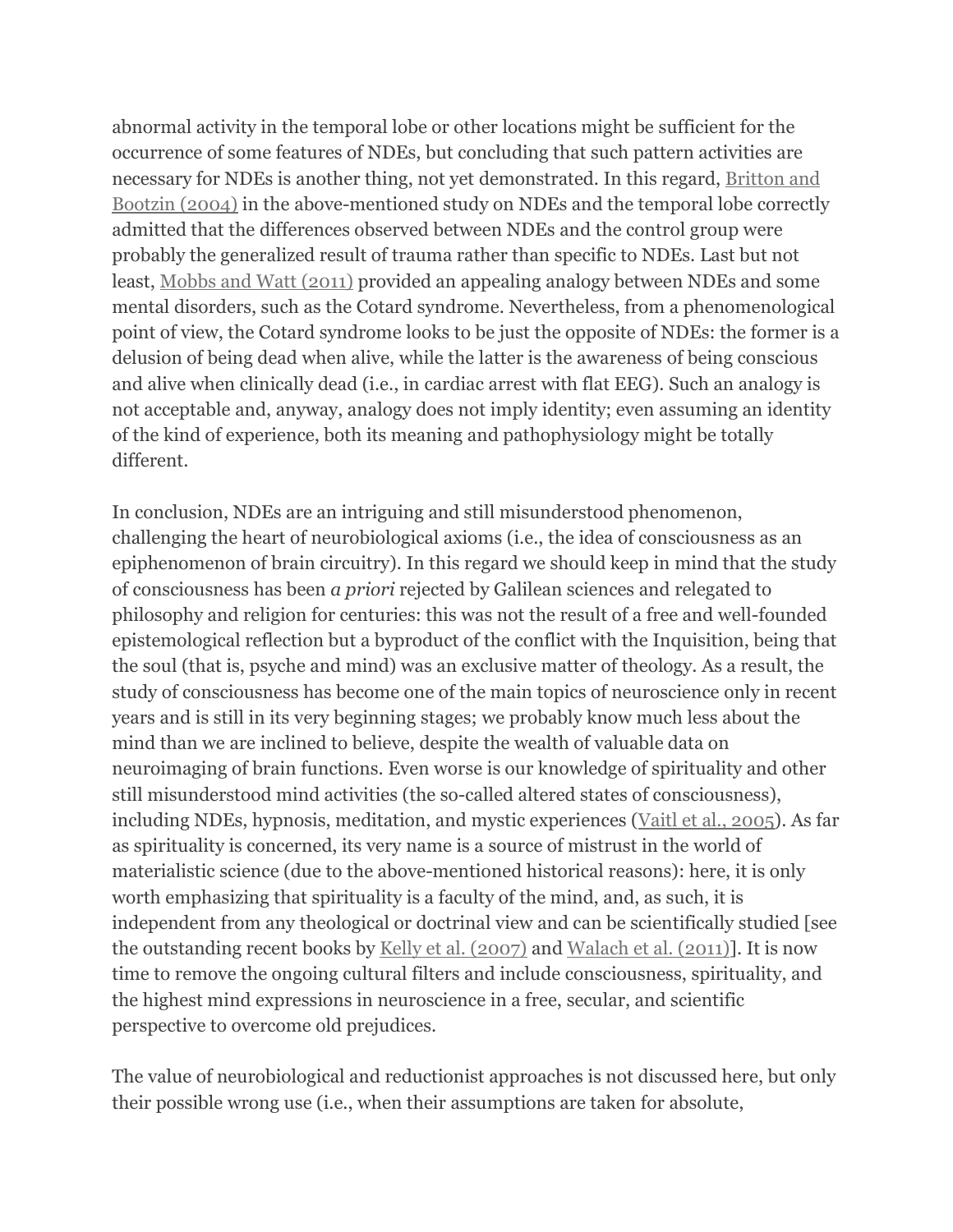unchanging truths, likewise the dogmas of theology and catechism). In fact, the essential virtue of modern science is twofold: (a) the capability to gain systematic knowledge of the physical world through observation, experimentation and a critical process of falsification; (b) the capability of reforming its own theories and even axioms and language, when the accepted model of reality turns out to be incompatible with facts, leading to the "paradigm shifts" claimed by Kuhn (1970). Such a dramatic shift occurred in the twentieth century, when relativistic and quantum physics overturned classical thought.

Reductionism is a good and powerful tool we should make a good use of, but it is only a tool, like a knife, which can be used for both saving a life or killing a man. The reductionist approach is essential for studying areas of the brain and mechanisms involved in specific functions, but it looks to be blind to the phenomenality of experiences, meanings, values, and their impact on human life and culture, which remain on the dark side of the reductionistic moon. Here it is only worth mentioning how the relationship between mind and brain, the so-called "hard problem," is still an unsolved problem (Chalmers, 1995, 1999; Rudrauf et al., 2003; Ibanez, 2007). The whole of data here reported indicates an increasing need for a broader scientific approach to consciousness and other non-ordinary activities of mind, including those belonging to the suspicious areas of transcendence and spirituality, with their still misunderstood physiology. This might be the case with NDEs as well, where taking  $a$ priori the content of such awkward experiences as exclusive expression of brain pathology and worthless epiphenomena of brain circuitry might lead to misleading results.

### Conflict of Interest Statement

The authors declare that the research was conducted in the absence of any commercial or financial relationships that could be construed as a potential conflict of interest.

### References

Agrillo, C. (2011). Near-death experience: out-of-body and out-of-brain? Rev. Gen. Psychol. 15, 1–10. Alkire, M. T., Hudetz, A. G., and Tononi, G. (2008). Consciousness and anesthesia. Science322, 876–880. Pubmed Abstract | Pubmed Full Text | CrossRef Full Text Alkire, M. T., and Miller, J. (2005). General anesthesia and the neural correlates of consciousness. Prog. Brain Res. 150, 229–244.

Pubmed Abstract | Pubmed Full Text | CrossRef Full Text

Appleby, L. (1989). Near death experience. BMJ 298, 976–977.

Pubmed Abstract | Pubmed Full Text

Bardy, A. H. (2002). Near-death experiences. Lancet 359, 2116.

Pubmed Abstract | Pubmed Full Text | CrossRef Full Text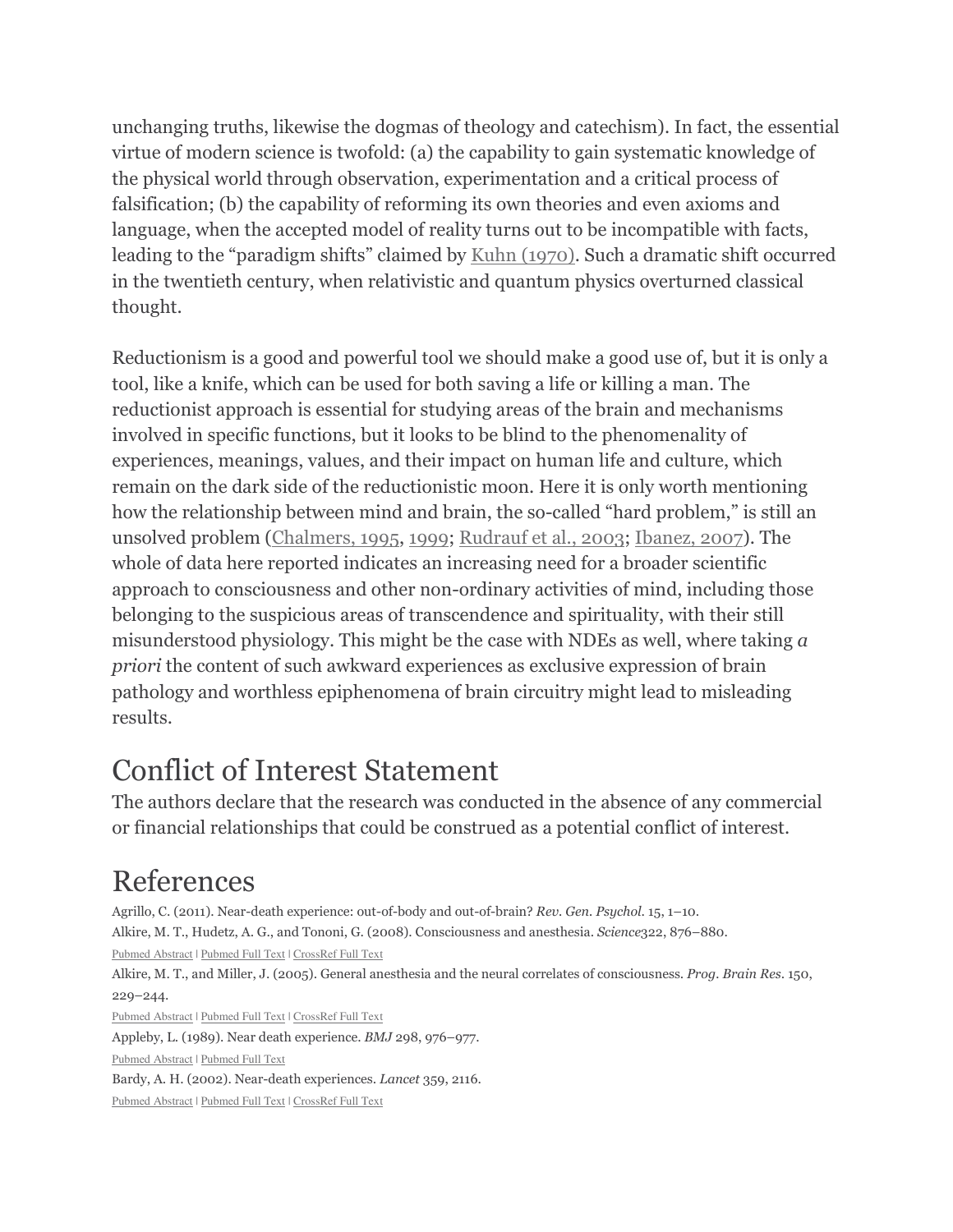Belanti, J., Perera, M., and Jagadheesan, K. (2008). Phenomenology of near-death experiences: a cross-cultural perspective. Transcult. Psychiatry 45, 121–133. Pubmed Abstract | Pubmed Full Text | CrossRef Full Text Blackmore, S. J. (1996). Near-death experiences. J. R. Soc. Med. 89, 73–76. Pubmed Abstract | Pubmed Full Text Blackmore, S. J., and Troscianko, T. (1988). The physiology of the tunnel. J. Near-Death Stud. 8, 15–28. Blanke, O., and Arzy, S. (2005). The out-of-body experience: disturbed self-processing at the temporo-parietal junction. Neuroscientist 11, 16–24. Blanke, O., Landis, T., Spinelli, L., and Seeck, M. (2004). Out-of-body experience and autoscopy of neurological origin. Brain 127, 243–258. Pubmed Abstract | Pubmed Full Text | CrossRef Full Text Blanke, O., and Mohr, C. (2005). Out-of-body experience, heautoscopy, and autoscopic hallucination of neurological origin. Implications for neurocognitive mechanisms of corporeal awareness and self-consciousness. Brain Res. Brain Res. Rev. 50, 184–199. Pubmed Abstract | Pubmed Full Text | CrossRef Full Text Britton, W. B., and Bootzin, R. R. (2004). Near-death experiences and the temporal lobe.Psychol. Sci. 15, 254–258. Pubmed Abstract | Pubmed Full Text | CrossRef Full Text Brugger, P., and Mohr, C. (2009). Out of the body, but not out of mind. Cortex 45, 137–140. Pubmed Abstract | Pubmed Full Text | CrossRef Full Text Brugger, P., Regard, M., and Landis, T. (1997). Illusory reduplication of one's own body: phenomenology and classification of autoscopic phenomena. Cogn. Neuropsych. 2, 19–38. Bunge, M. (2010). Matter and mind. Boston Stud. Philos. Sci. 287, 143–157. Bush, N. E. (2002). Afterward: making meaning after a frightening near-death experience. J. Near-Death Stud. 21, 99–133. Chalmers, D. J. (1995). The puzzle of conscious experience. Sci. Am. 273, 80–86. Pubmed Abstract | Pubmed Full Text Chalmers, D. J. (1999). The Conscious Mind. Oxford, UK: Oxford University Press. Cheyne, J. A., Rueffer, S. D., and Newby-Clark, I. R. (1999). Hypnagogic and hypnopompic hallucinations during sleep paralysis: neurological and cultural construction of the night-mare. Conscious. Cogn. 8, 319–337. Pubmed Abstract | Pubmed Full Text | CrossRef Full Text De Ridder, D., Van Laere, K., Dupont, P., Menovsky, T., and Van de Heyning, P. (2007). Visualizing out-of-body experience in the brain. N. Engl. J. Med. 357, 1829–1833. Pubmed Abstract | Pubmed Full Text | CrossRef Full Text Ehrsson, H. H. (2007). The experimental induction of out-of-body experiences. Science 317, 1048. Pubmed Abstract | Pubmed Full Text | CrossRef Full Text Facco, E. (1999). Current topics. The role of EEG in brain injury. Intensive Care Med. 25, 872–877. Pubmed Abstract | Pubmed Full Text Facco, E. (2001). Review: the diagnosis of brain death - role of short latency evoked potentials. J. Audiol. Med. 10, 1–19. Pubmed Abstract | Pubmed Full Text Facco, E. (2010). Esperienze Di Premorte. Scienza e Coscienza Ai Confini Tra Fisica e Metafisica. Lungavilla (PV): Edizioni Altravista. Facco, E., Deriu, G. P., Dona, B., Ballotta, E., Munari, M., Grego, F., Behr, A. U., Baratto, F., Franceschi, L., and Giron, G. P. (1992). EEG monitoring of carotid endarterectomy with routine patch-graft angioplasty: an experience in a large series. Neurophysiol. Clin. 22, 437–446. Pubmed Abstract | Pubmed Full Text Facco, E., and Rupolo, G. P. (2001). I disturbi neurocomportamentali in terapia intensiva.Acta Anaesth. Ital. 52, 103–115. French, C. C. (2001). Dying to know the truth: visions of a dying brain, or false memories?Lancet 358, 2010–2011.

Pubmed Abstract | Pubmed Full Text | CrossRef Full Text

French, C. C. (2005). Near-death experiences in cardiac arrest survivors. Prog. Brain Res. 150, 351–367.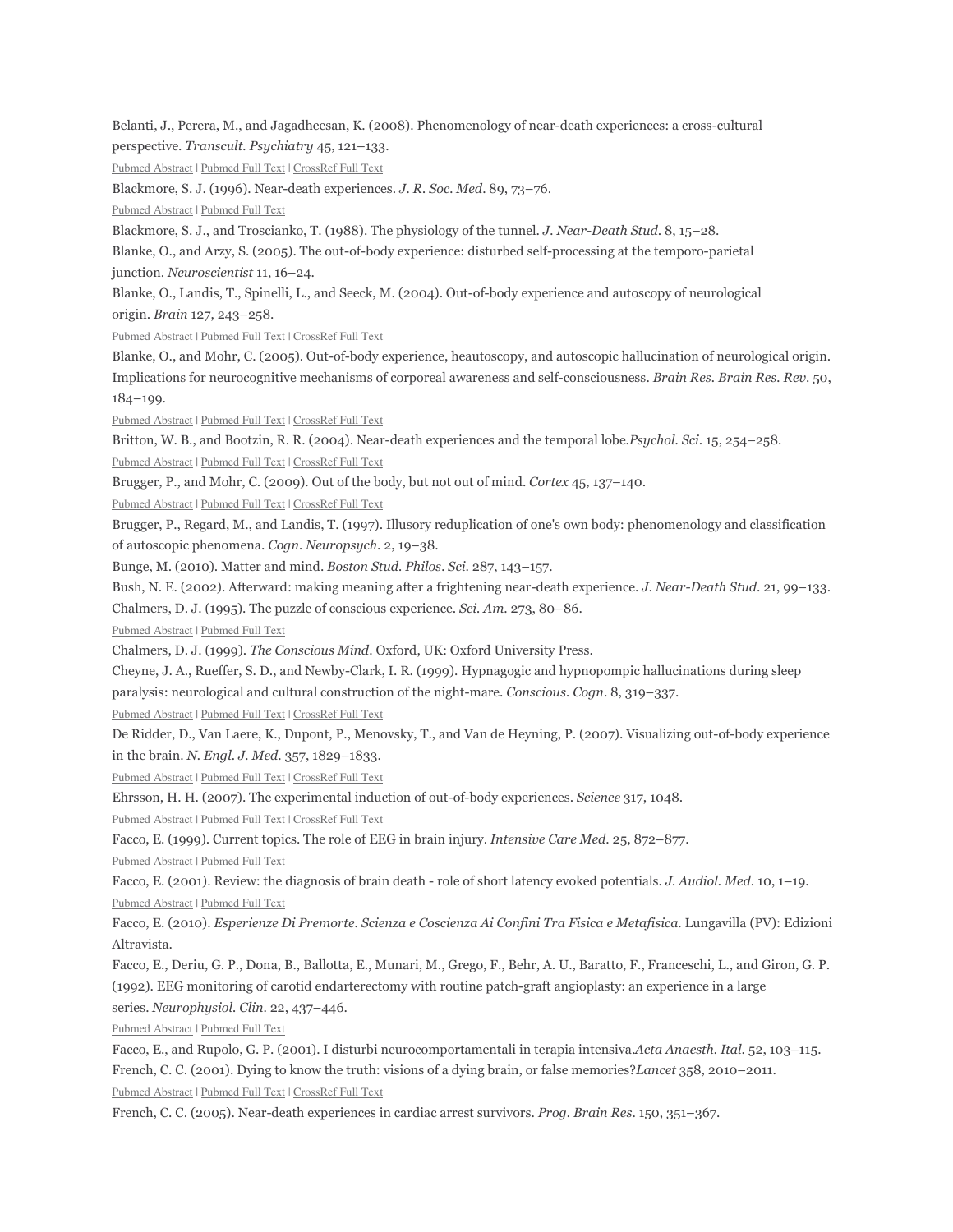Frontera, J. A. (2011). Delirium and sedation in the ICU. Neurocrit. Care 14, 463–474. Pubmed Abstract | Pubmed Full Text | CrossRef Full Text Gabbard, G. O., and Twemlow, S. W. (1991). Do "near-death experiences" occur only near-death? J. Near-Death Stud. 10, 41–47. Greyson, B. (1993). Varieties of near-death experience. Psychiatry 56, 390–399. Pubmed Abstract | Pubmed Full Text Greyson, B. (2003). Incidence and correlates of near-death experiences in a cardiac care unit. Gen. Hosp. Psychiatry 25, 269–276. Pubmed Abstract | Pubmed Full Text Greyson, B. (2010a). Hypercapnia and hypokalemia in near-death experiences. Crit. Care14, 420–421. Pubmed Abstract | Pubmed Full Text | CrossRef Full Text Greyson, B. (2010b). Implications of near-death experiences for a postmaterialist psychology. Psych. Relig. Spirit 2, 37–45. Greyson, B., and Bush, N. E. (1992). Distressing near-death experiences. Psychiatry 55, 95–110. Pubmed Abstract | Pubmed Full Text Greyson, B., Kelly, E. W., and Kelly, E. F. (2009). "Explanatory models for near-death experiences," in The Handbook of Near-Death Experiences, eds J. M. Holden, B. Greyson, and D. James (Santa Barbara, CA: Praeger/ABC-CLIO), 213–235. Holden, J. M., Greyson, B., and James, D. (2009). The Handbook of Near-Death Experiences. Santa Barbara, CA: Praeger/ABC-CLIO. Ibanez, A. (2007). The neurodynamic core of consciousness and neural Darwinism. Rev. Neurol. 45, 547–555. Pubmed Abstract | Pubmed Full Text Jansen, K. L. (1989). Near death experience and the NMDA receptor. BMJ 298, 1708. Pubmed Abstract | Pubmed Full Text Jansen, K. L. (1990). Neuroscience and the near-death experience: roles for the NMSA-PCP receptor, the sigma receptor and the endopsychosins. Med. Hypoth. 31, 25–29. Pubmed Abstract | Pubmed Full Text | CrossRef Full Text Jansen, K. L. (2000). A review of the nonmedical use of ketamine: use, users and consequences. J. Psychoactive Drugs 32, 419–433. Pubmed Abstract | Pubmed Full Text John, E. R. (2002). The neurophysics of consciousness. Brain Res. Brain Res. Rev. 39, 1–28. Pubmed Abstract | Pubmed Full Text | CrossRef Full Text Kaplan, P. W., Genoud, D., Ho, T. W., and Jallon, P. (1999). Etiology, neurologic correlations, and prognosis in alpha coma. Clin. Neurophysiol. 110, 205–213. Pubmed Abstract | Pubmed Full Text Kelly, E. F., Kelly, E. W., Crabtree, A., Gauld, A., Grosso, M., and Greyson, B. (2007).Irreducible Mind: Toward a Psychology for the 21st Century. Lanham, MD: Rowman and Littlefield. Klemenc-Ketis, Z., Kersnik, J., and Grmec, S. (2010). The effect of carbon dioxide on near-death experiences in out-ofhospital cardiac arrest survivors: a prospective observational study. Crit. Care 14, R56. Pubmed Abstract | Pubmed Full Text | CrossRef Full Text Kuhn, T. S. (1970). The Structure of Scientific Revolutions. Chicago, IL: University of Chicago Press. Pubmed Abstract | Pubmed Full Text Lopez, C., Halje, P., and Blanke, O. (2008). Body ownership and embodiment: vestibular and multisensory mechanisms. Neurophysiol. Clin. 38, 149–161. Pubmed Abstract | Pubmed Full Text | CrossRef Full Text Meduna, L. T. (1950). Carbon Dioxide Therapy: A Neuropsychological Treatment of Nervous Disorders. Springfield, IL: Charles C. Thomas.

Pubmed Abstract | Pubmed Full Text | CrossRef Full Text

Melloni, L., Molina, C., Pena, M., Torres, D., Singer, W., and Rodriguez, E. (2007). Synchronization of neural activity across cortical areas correlates with conscious perception.J. Neurosci. 27, 2858–2865.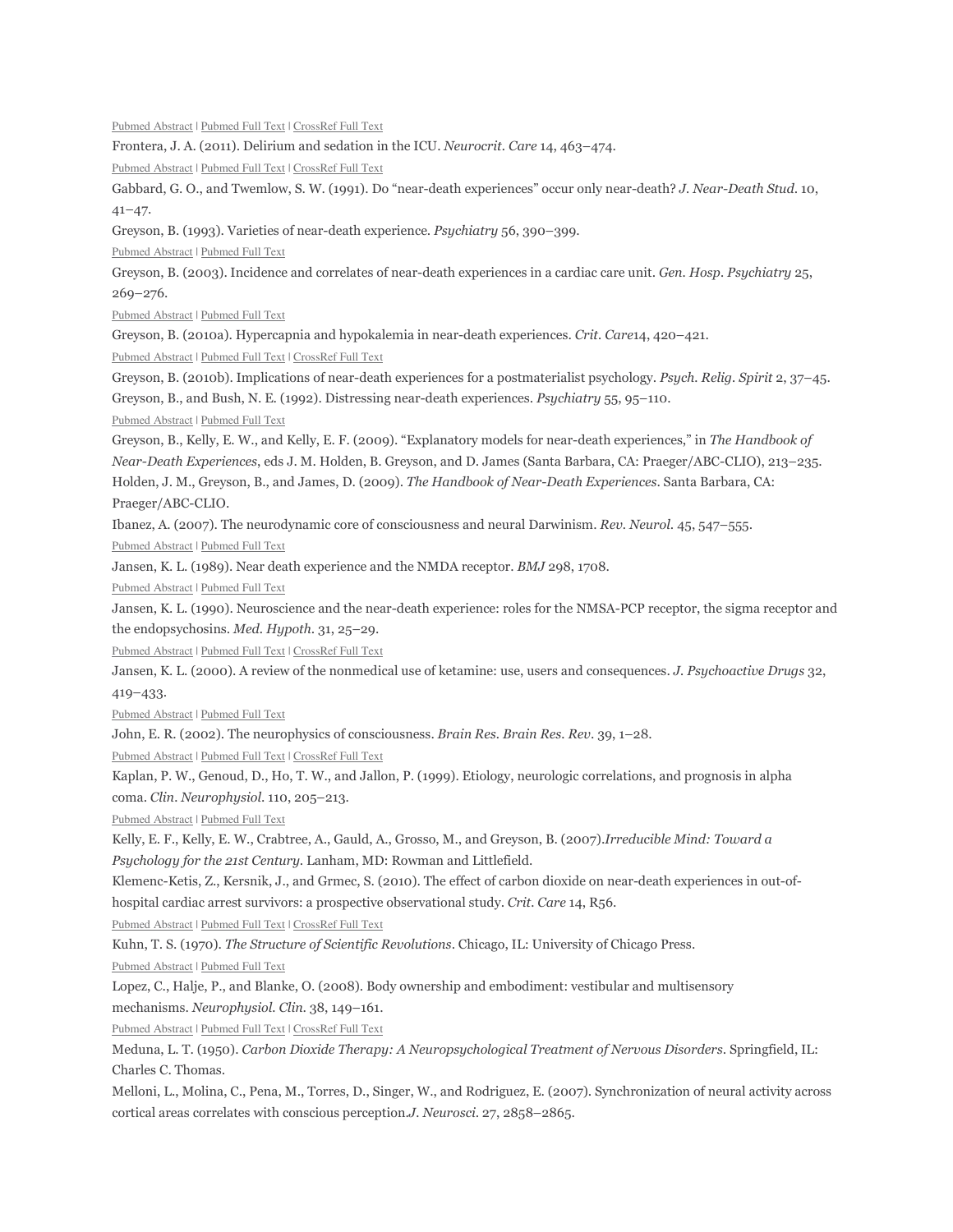Pubmed Abstract | Pubmed Full Text | CrossRef Full Text

Mercadante, S., Girelli, D., and Casuccio, A. (2004). Sleep disorders in advanced cancer patients: prevalence and factors associated. Support. Care Cancer 12, 355–359.

Pubmed Abstract | Pubmed Full Text | CrossRef Full Text

Mobbs, D., and Watt, C. (2011). There is nothing paranormal about near-death experiences: how neuroscience can explain seeing bright lights, meeting the dead, or being convinced you are one of them. Trends Cogn. Sci. 15, 447–449.

Molina, P. E. (2003). Endogenous opioid analgesia in hemorrhagic shock. J. Trauma 54, S126–S132.

Pubmed Abstract | Pubmed Full Text | CrossRef Full Text

Moody, R. A. (1975). Life After Life. Covington, GA: Mockingbird Books.

Moody, R. A., and Perry, P. (2010). Glimpse of Eternity. New York, NY: Guideposts.

Morris, R. L. (2001). Research methods in experimental parapsychology: problems and prospects. Eur. J. Parapsychol. 16, 8–18.

Morse, M., Castillo, P., Venecia, D., Milstein, J., and Tyler, D. C. (1986). Childhood near-death experiences. Am. J. Dis. Child 140, 1110–1114.

Pubmed Abstract | Pubmed Full Text

Morse, M., Conner, D., and Tyler, D. (1985). Near-death experiences in a pediatric population. A preliminary report. Am. J. Dis. Child 139, 595–600.

Pubmed Abstract | Pubmed Full Text

Nelson, K. R., Mattingly, M., Lee, S. A., and Schmitt, F. A. (2006). Does the arousal system contribute to near death experience? Neurology 66, 1003–1009.

Pubmed Abstract | Pubmed Full Text | CrossRef Full Text

Owens, J. E., Cook, E. W., and Stevenson, I. (1990). Features of "near-death experience" in relation to whether or not patients were near death. Lancet 336, 1175–1177.

Pubmed Abstract | Pubmed Full Text

Parnia, S., and Fenwick, P. (2002). Near death experiences in cardiac arrest: visions of a dying brain or visions of a new science of consciousness. Resuscitation 52, 5–11.

Pubmed Abstract | Pubmed Full Text

Parnia, S., Waller, D. G., Yeates, R., and Fenwick, P. (2001). A qualitative and quantitative study of the incidence, features and aetiology of near death experiences in cardiac arrest survivors. Resuscitation 48, 149–156.

Pubmed Abstract | Pubmed Full Text

Popper, K. (1963). Conjectures and Refutations. London, England: Routledge.

Rudrauf, D., Lutz, A., Cosmelli, D., Lachaux, J. P., and Le Van, Quyen, M. (2003). From autopoiesis to

neurophenomenology: Francisco Varela's exploration of the biophysics of being. Biol. Res. 36, 27–65.

Pubmed Abstract | Pubmed Full Text

Sabom, M. B. (1998). Light and Death. USA: Zondervan.

Schroeter-Kunhardt, M. (1993). A review of near death experiences. J. Sci. Exp. 7, 219–239.

Singer, W. (1998). Consciousness and the structure of neuronal representations. Philos. Trans. R. Soc. Lond. B Biol. Sci. 353, 1829–1840.

Pubmed Abstract | Pubmed Full Text | CrossRef Full Text

Singer, W. (2001). Consciousness and the binding problem. Ann. N.Y. Acad. Sci. 929, 123–146.

Pubmed Abstract | Pubmed Full Text | CrossRef Full Text

Strassman, R. (2001). DMT, the Spirit Molecule: A Doctor's Revolutionary Research into the Biology of Near-Death and Mystical Experiences. Rochester, VT: Park Street Press.

Strubelt, S., and Maas, U. (2008). The near-death experience: a cerebellar method to protect body and soul-lessons from the Iboga healing ceremony in Gabon. Altern. Ther. Health Med. 14, 30–34.

Pubmed Abstract | Pubmed Full Text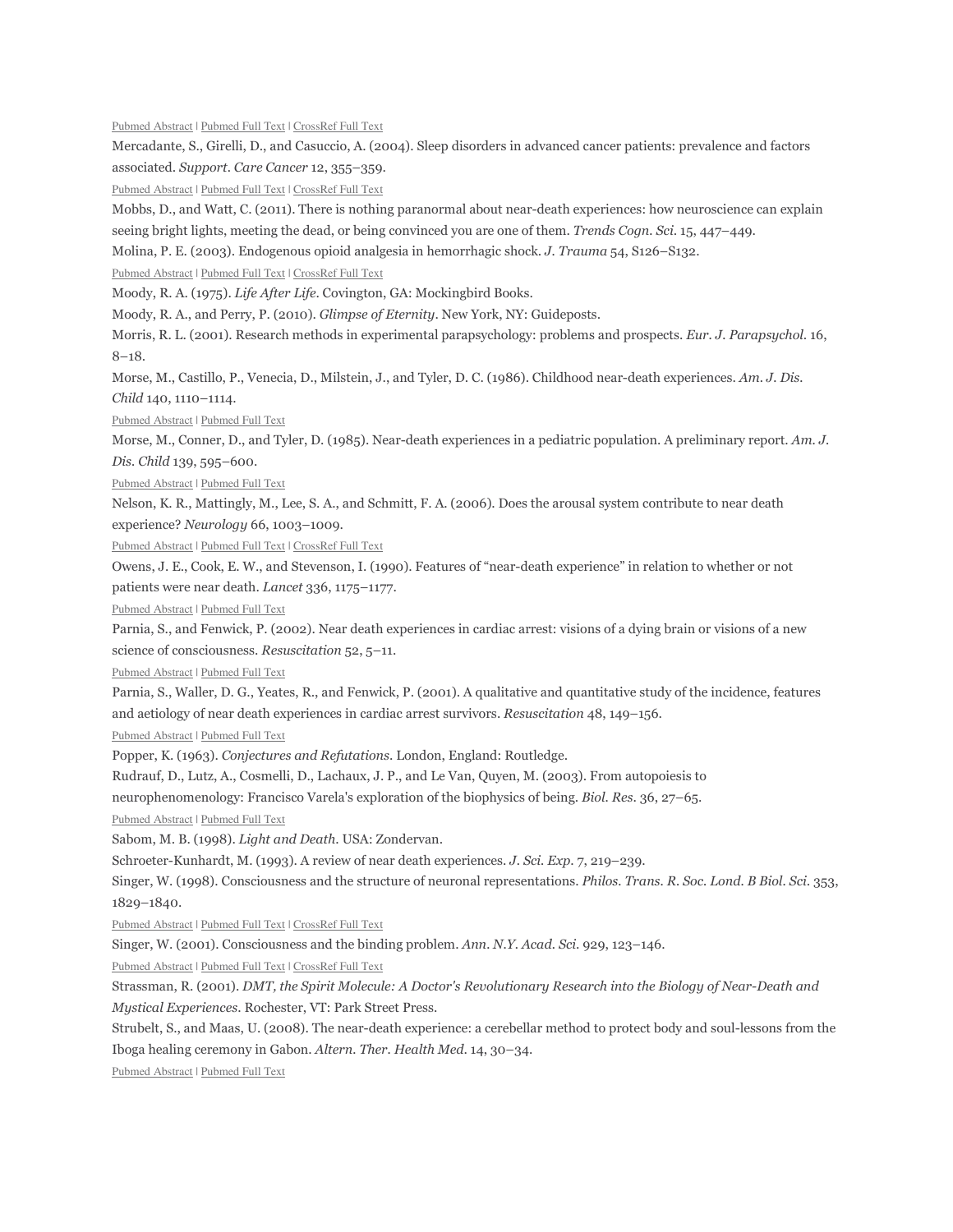Vaitl, D., Birbaumer, N., Gruzelier, J., Jamieson, G. A., Kotchoubey, B., Kubler, A., Lehmann, D., Miltner, W. H., Ott, U., Putz, P., Sammer, G., Strauch, I., Strehl, U., Wackermann, J., and Weiss, T. (2005). Psychobiology of altered states of consciousness.Psychol. Bull. 131, 98–127.

Pubmed Abstract | Pubmed Full Text | CrossRef Full Text

van Lommel, P. (2004). About the continuity of our consciousness. Adv. Exp. Med. Biol. 550, 115–132.

Pubmed Abstract | Pubmed Full Text

van Lommel, P. (2010). Consciousness Beyond Life. The Science of the Near-Death Experience. New York, NY: Harper Collins.

van Lommel, P. (2011). Near-death experiences: the experience of the self as real and not as an illusion. Ann. N.Y. Acad. Sci. 1234, 19–28.

Pubmed Abstract | Pubmed Full Text | CrossRef Full Text

van Lommel, P., van Wees, R., Meyers, V., and Elfferich, I. (2001). Near-death experience in survivors of cardiac arrest: a prospective study in the Netherlands. Lancet 358, 2039–2045.

Pubmed Abstract | Pubmed Full Text | CrossRef Full Text

Vella-Brincat, J., and Macleod, A. D. (2007). Adverse effects of opioids on the central nervous systems of palliative care patients. J. Pain Palliat. Care Pharmacother. 21, 15–25.

Pubmed Abstract | Pubmed Full Text

Walach, H., Schmidt, S., and Jonas, W. B. E. (2011). Neuroscience, Consciousness and Spirituality. Heidelberg: Springer. Whinnery, J. E., and Whinnery, A. M. (1990). Acceleration-induced loss of consciousness.Arch. Neurol. 47, 764–776. Wieling, W., Thijs, R. D., van Dijk, N., Wilde, A. A. M., Benditt, D. G., and van Dijk, J. G. (2009). Symptoms and signs of syncope: a review of the link between physiology and clinical clues. Brain 132, 2630–2642.

Pubmed Abstract | Pubmed Full Text | CrossRef Full Text

Yang, L. C., Tao-Chen, L., and Galik, J. (1997). A rare case of a somatosensory evoked potentials recording during cardiopulmonary resuscitation. Acta Anaesthesiol. Scand 41, 1083–1086.

Pubmed Abstract | Pubmed Full Text

Xie, G. H., and Fang, X. M. (2009). Importance of recognizing and managing delirium in intensive care unit. Chin. J.

Traumatol. 12, 370–374.

Pubmed Abstract | Pubmed Full Text

Zeman, A. (2001). Consciousness. Brain 124, 1263–1289.

Pubmed Abstract | Pubmed Full Text | CrossRef Full Text

**Keywords:** body-mind problem, consciousness, NDEs, out of body experience, scientific reductionism

**Citation:** Facco E and Agrillo C (2012) Near-death experiences between science and prejudice. *Front. Hum. Neurosci*. **6**:209. doi: 10.3389/fnhum.2012.00209

**Received:** 09 January 2012; **Accepted:** 25 June 2012;

**Published online:** 18 July 2012.

**Edited by:** 

Hauke R. Heekeren, Freie Universität Berlin, Germany

#### **Reviewed by:**

Dean Mobbs, MRC-Cognition and Brain Sciences Unit, UK Bruce Greyson, University of Virginia Health System, USA Pim Van Lommel, Rijnstate Hospital Arnhem, Netherlands